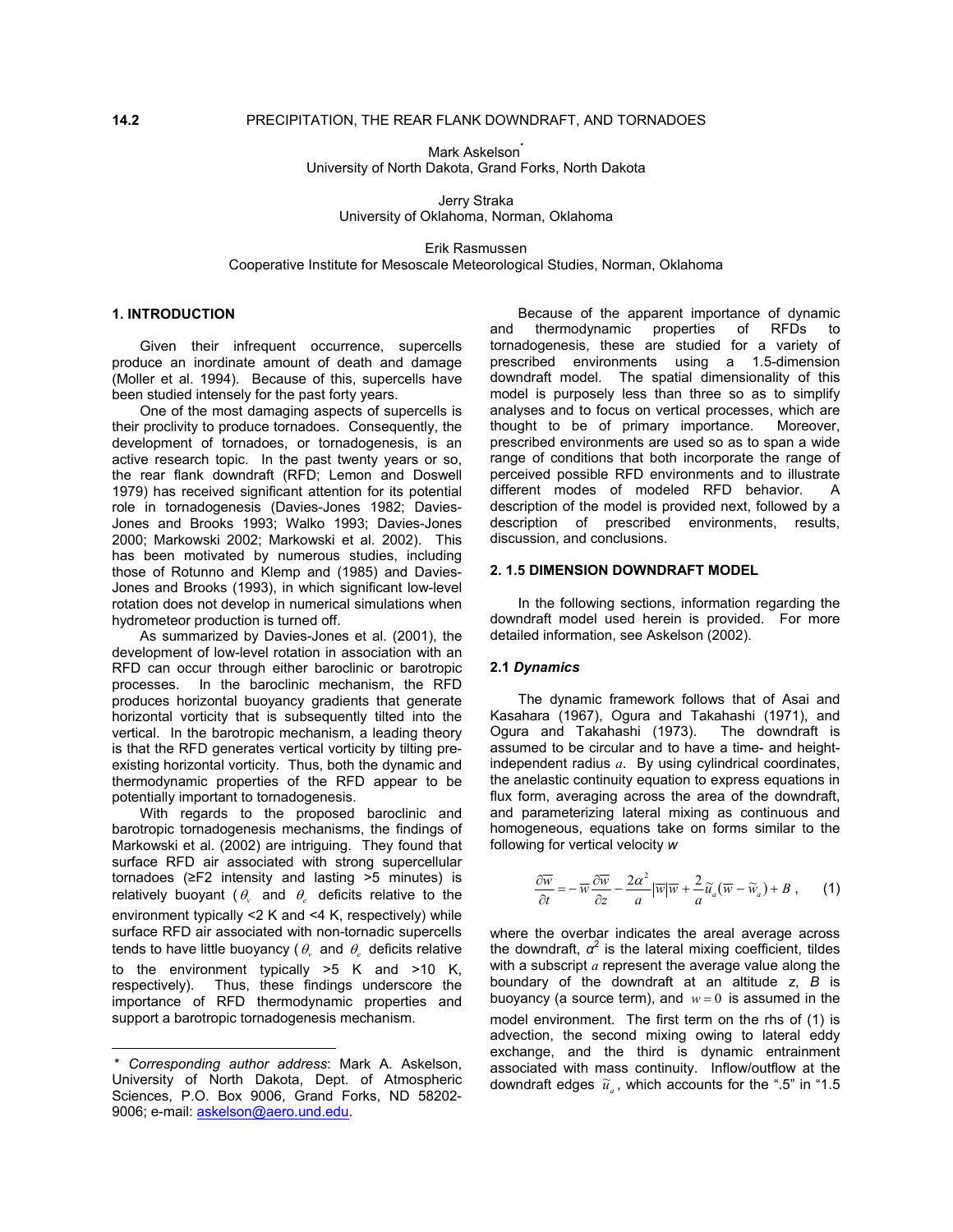dimensional model", is diagnosed from the continuity equation

$$
\widetilde{u}_a = -\frac{a}{2} \left( \frac{\overline{w}}{\rho_0} \frac{\partial \rho_0}{\partial z} + \frac{\partial \overline{w}}{\partial z} \right),\tag{2}
$$

where *ρ* is density and subscript zeros indicate environmental values. The corresponding equation for temperature *T* is

$$
\frac{\partial \overline{T}}{\partial t} = -\overline{w} \left( \frac{\partial \overline{T}}{\partial z} + \Gamma_d \right) - \frac{2\alpha^2}{a} |\overline{w}| (\overline{T} - T_0) + \frac{2}{a} \widetilde{u}_a (\overline{T} - \widetilde{T}_a) + \frac{q}{c_p}, \quad (3)
$$

where Г*d* is the dry adiabatic lapse rate, *q* is the specific heating rate, and  $c_p$  is the specific heat capacity of dry air at constant pressure.

The conservation equations for water vapor mixing ratio  $r<sub>v</sub>$  and cloud water mixing ratio  $r<sub>c</sub>$  are

$$
\frac{\partial \overline{r}_{v}}{\partial t} = -\overline{w} \frac{\partial \overline{r}_{v}}{\partial z} - \frac{2\alpha^{2}}{a} |\overline{w}| (\overline{r}_{v} - r_{v0}) + \frac{2}{a} \widetilde{u}_{a} (\overline{r}_{v} - \widetilde{r}_{va}) + S_{rv_{\text{cond}}} \quad (4)
$$

and

$$
\frac{\partial \overline{r}_c}{\partial t} = -\overline{w} \frac{\partial \overline{r}_c}{\partial z} - \frac{2\alpha^2}{a} |\overline{w}|\overline{r}_c + \frac{2}{a} \widetilde{u}_a(\overline{r}_c - \widetilde{r}_{ca}) + S_{rc\_cond} ,\qquad (5)
$$

where  $S_{rv}$  cond and  $S_{rc}$  cond are sources/sinks for  $r_v$  and  $r_c$ owing to condensation/evaporation. In (5), the fall speeds of cloud droplets are ignored and the environment is assumed to be non-cloudy.

Because details of rain and graupel/hail size distributions can be important to downdraft properties (Srivastava 1985, 1987), the prognostic variables for rain and graupel/hail are number concentration densities—the number of hydrometeors of a certain size per unit volume per unit size interval. The prognostic equations are

$$
\frac{\partial \overline{N}(D_r)}{\partial t} = -(\overline{w} - v_{tr}) \frac{\partial \overline{N}(D_r)}{\partial z} + \overline{N}(D_r) \frac{\overline{w}}{\rho_0} \frac{\partial \rho_0}{\partial z} - \frac{2\alpha^2}{a} |\overline{w}|\overline{N}(D_r) \n+ \frac{2}{a} \widetilde{u}_a [\overline{N}(D_r) - \widetilde{N}_a(D_r)] + \overline{N}(D_r) \frac{\partial v_r}{\partial z} \n+ S_{\overline{N}(D_r) \text{ even}} + S_{\overline{N}(D_r) \text{ met}}
$$
\n(6)

and

$$
\frac{\partial \overline{N}(D_{gh})}{\partial t} = -(\overline{w} - v_{gh}) \frac{\partial \overline{N}(D_{gh})}{\partial z} + \overline{N}(D_{gh}) \frac{\overline{w}}{\rho_0} \frac{\partial \rho_0}{\partial z} - \frac{2\alpha^2}{a} |\overline{w}| \overline{N}(D_{gh})
$$

$$
+ \frac{2}{a} \widetilde{u}_a [\overline{N}(D_{gh}) - \widetilde{N}_a(D_{gh})] + \overline{N}(D_{gh}) \frac{\partial v_{gh}}{\partial z}
$$
(7)  
+  $S_{\overline{N}(D_{gh}) \text{cond}} + S_{\overline{N}(D_{gh}) \text{melt}}$ 

where  $N(D<sub>r</sub>)$  is the number of drops of diameter  $D<sub>r</sub>$  per unit volume per unit size interval,  $v<sub>tr</sub>$  is the terminal velocity of a raindrop of diameter  $D_r$ ,  $S_{\overline{N}(D_r) \_ \text{evap}}$  is the source/sink of  $\,N(D_r^{})\,$  owing to evaporation,  $\,S_{\overline{N}(D_r^{})\_{\rm melt}}\,$  is the source/sink of  $\overline{N}(D_r)$  owing to the complete melting of ice hydrometeors,  $N(D_{ab})$  is the number of graupel/hail of diameter *Dgh* per unit volume per unit size interval, *vtgh* is the terminal velocity of a graupel/hailstone of diameter  $D_{gh}$ ,  $S_{\overline{N}(D_{oh}) \text{ cond}}$  is the

source/sink of  $\overline{N}(D_{gh})$  owing to condensation/evaporation, and  $S_{\overline{N}(D_{\text{gab}})_{\perp} \text{melt}}$  is the

source/sink of  $\overline{N}(D_{gh})$  owing to melting. As with cloud water, the environment is assumed to contain neither rain nor graupel/hail.

In formulating the model equations, exchanges owing to vertical eddy fluxes are disregarded. In addition, *since there is no mechanism for the computation of perturbation pressures in this model (Ogura and Takahashi 1971), they have been disregarded*. Buoyancy is thus given by

$$
B = g\left(\frac{T_v'}{T_{v0}} - r_H\right),\tag{8}
$$

where  $g$  is the acceleration due to gravity,  $T_v$  is virtual temperature, and  $r_H$  is the total hydrometeor mixing ratio. Since perturbation pressures are disregarded, *downdrafts are generated only as a result of hydrometeor forcing*.

#### **2.2** *Microphysics*

In (6) and (7), the terminal velocities of raindrops and graupel/hail are needed. A discussion of this remarkably challenging problem is provided in Askelson (2002). As a compromise between more exact, complex formulations and less exact, simple formulations, an adjustment-factor approach is used herein. Thus, the terminal velocities of raindrops are given by

$$
v_{tr}(D_r, \rho) = v_{tr0}(D_r)(\rho_0/\rho)^{0.45}
$$
 (9)

where  $v_{tr0}$  is the terminal velocity at a reference density  $\rho_{0}.^{\dagger}$  The terminal velocities of graupel/hail are given by

$$
v_{\text{g}_h}(D_{\text{g}_h}, \rho) = v_{\text{g}_h 0}(D_{\text{g}_h})(\rho_0/\rho)^{0.42}, \qquad (10)
$$

where  $v_{tgh0}$  is the terminal velocity of a graupel or hailstone at the reference density  $\rho_0$ . The  $v_{tr0}$  relation is from Atlas et al. (1973) and is given by

$$
v_{r0}(D_r) = [9.65 - 10.3 \exp(-0.6D_r)], \tag{11}
$$

where  $D_r$  is in mm,  $v_{t0}$  is in m s<sup>-1</sup>, and for which  $\rho_0$  = 1.2 kg m<sup>-3</sup>. Following Askelson (2002),  $v_{tanh}$  is given by

l

 $\overline{a}$ 

<span id="page-1-0"></span><sup>\*</sup> Note that for the terminal velocity equations discussed in this section, a subscript zero indicates a reference value as opposed to an environmental value.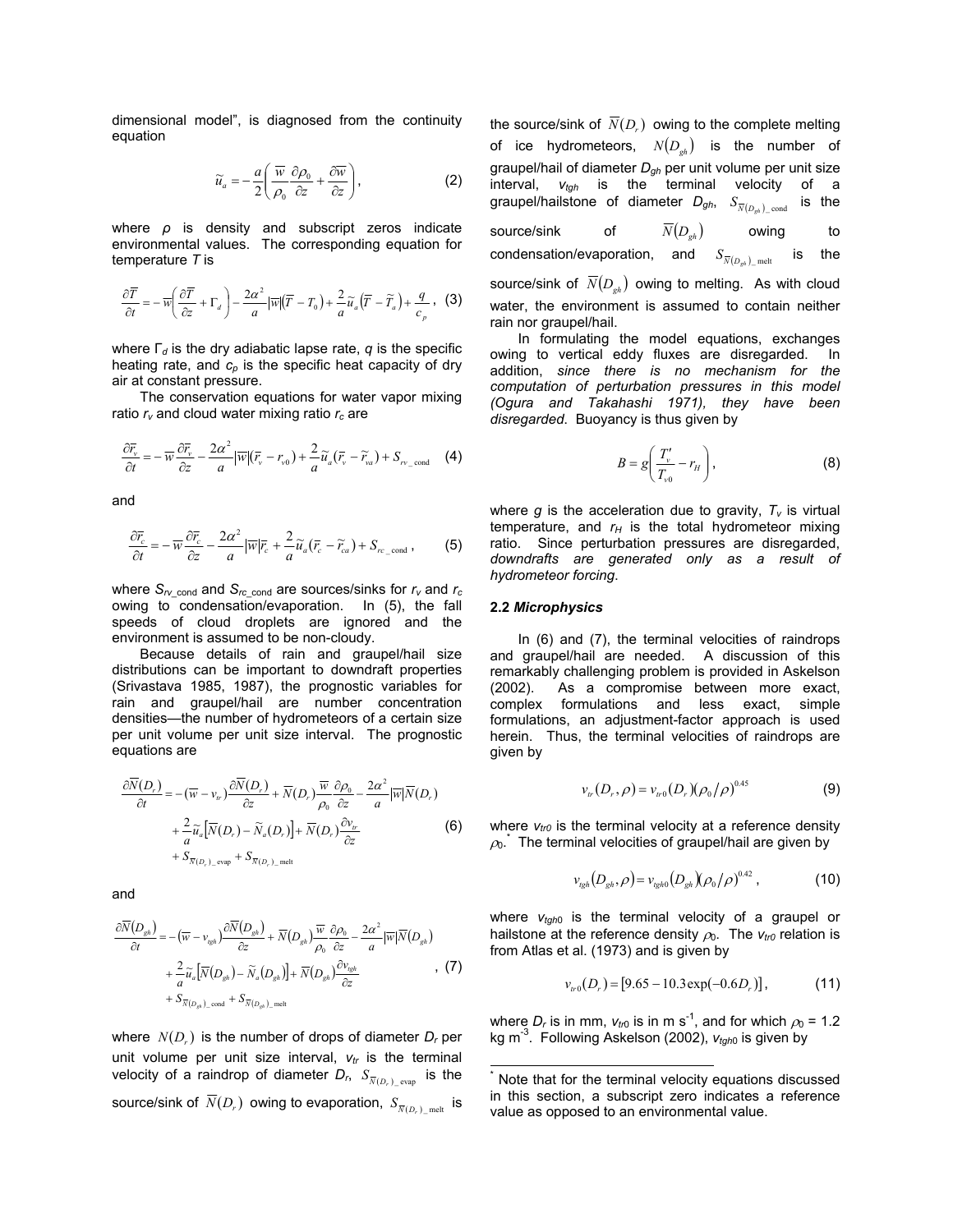$$
v_{\text{gph}}(D_{gh}) = 11.6 D_{gh}^{0.71},\tag{12}
$$

where  $v_{tqh0}$  is in m s<sup>-1</sup>,  $D_{qh}$  is in cm, and  $\rho_0$  = 0.993 kg  $m<sup>-3</sup>$ .

The source/sink term *Src*\_cond, the source/sink of *rc* owing to condensation/evaporation, is handled using the Soong and Ogura (1973) saturation adjustment scheme. Other important microphysical processes include the evaporation of raindrops, condensation/evaporation at the surfaces of melting graupel/hailstones, graupel/hailstone melting, and shedding of melting graupel/hailstones. Evaporation of rain is computed using equations that are commonly applied to this process (e.g., Rogers and Yau 1989, chapter 7). The formulations of graupel/hail evaporation/condensation, melting, and shedding follow those of Rasmussen and Heymsfield (1987). Rates of change owing to these processes are used to compute  $S_{r\text{Lcond}}$ ,  $S_{\overline{N}(D_r) \text{_{evap}}}$ ,

 $S_{\overline{N}(D_r) \_ \text{melt}}$  ,  $S_{\overline{N}(D_{gh}) \_ \text{cond}}$  , and  $S_{\overline{N}(D_{gh}) \_ \text{melt}}$  . The details, which are omitted here for brevity, are provided in Askelson (2002).

It is noted that hydrometeor collision, collection, and breakup processes are not included in this model since they are not expected to change the fundamental behavior of modeled downdrafts. Moreover, this model is designed for relatively low-level downdrafts in which graupel and hailstones are melting and thus have ice cores surrounded by liquid water shells (Rasmussen et al. 1984).

#### **2.3** *Initialization*

The environment of the model is initialized assuming hydrostatic conditions, which is needed to determine *p* at each model level, with no cloud droplets, raindrops, or graupel/hail. As discussed in section 3, three different types of soundings, Srivastava, pseudoadiabatic, and cap, are considered herein. For Srivastava soundings, the critical assumption is that *Tv* varies linearly with ln*p*, which is a commonly applied assumption when heights are computed from sounding data (Richner and Viatte 1995) and results in a hypsometric equation that is implicit in *p* and must be solved numerically. For pseudoadiabatic soundings, *p* at each model level is determined by numerically integrating the hydrostatic equation. For cap soundings,  $T$  and  $r_v$  are assumed to vary linearly with height. With the use of  $T_{\rm v}\approx T(1+.608r_{\rm v})$  , the hydrostatic equation can then be integrated to produce explicit equations for *p*. Note that in pseudoadiabatic soundings, environmental conditions below the convective condensation level (CCL) are computed using the same methods applied to cap soundings.

At their level of insertion, raindrops are assumed to conform to an exponential distribution while graupel/hail are assumed to conform to a Cheng-English exponential distribution (Cheng and English 1983; Cheng et al. 1985). Unless otherwise noted, the input rain and graupel/hail fields contribute nearly equally to a

combined reflectivity at horizontal polarization of  $Z_h = 50$ dBZ, with the intercept and slope parameters of the input rain field being  $N_{0r}$  = 1171.1 m<sup>-3</sup> mm<sup>-1</sup> and  $\Lambda_r$  = 1.59  $mm^{-1}$ , respectively, and the slope parameter of the input graupel/hail field being  $\Lambda_{gh}$  = 1.019 mm<sup>-1</sup>. A separate intercept parameter does not need to be specified for graupel/hail since in the Cheng-English exponential distribution, the intercept and slope parameters are related. The maximum hail diameter is 2 cm.

### **2.4** *Boundary Conditions, Initial Conditions, Solution Methods, and Parameters*

At the upper and lower boundaries, all model variables, excluding  $\overline{w}$ , are allowed to evolve through the various processes outlined above. For  $\overline{w}$ , rigid boundary conditions are applied, with  $\overline{w} = 0$  at the upper and lower boundaries. Since updrafts do not impact the upper boundary in these simulations, the rigid upper boundary condition for  $\overline{w}$  has little impact. The  $\overline{w} = 0$  condition at the surface, however, enforces the dynamic boundary condition there.

At time zero, all model fields, except for rain and graupel/hail at one altitude, are equal to environmental values. Rain and graupel/hail fields are inserted at one altitude at each time step, including time step zero. This is consistent with steady hydrometeor production in storms. Situations in which hydrometeor fields that drive RFDs evolve are not considered.

Unless otherwise noted, hydrometeor fields are inserted into the model at an altitude of 2.1 km agl. This level is low enough to ensure that graupel/hail are melting and high enough so that relations between downdraft properties and low-level sounding features can be illustrated.

Finite differences are used. They are forward in time, upstream for advection terms, and centered in space for non-advection terms. The grid spacing is 0.1 km and the time step is 0.5 s. The finite differences, grid spacing, and time step are all similar to those used by Srivastava (1985, 1987). Tests were performed to ensure numerical convergence.

Fifty rain and graupel/hail size bins are used. Following Ogura and Takahashi (1971),  $\alpha^2 = 0.1$ , which is an appropriate value for jets and starting plumes (Houze 1993, §7.3.2). The radius of the downdrafts *a* is set at 3 km. This is approximately in the middle of the size range given by Knupp and Cotton (1985) for precipitation-driven downdrafts.

# **3. PRESCRIBED ENVIRONMENTS**

Prescribed environments are used so as to span a range of perceived possible RFD environments and to illustrate different modes of modeled RFD behavior. The first type of prescribed environment is the Srivastava environment, so named because it was used in tests performed by Srivastava (1985, 1987). In this environment, surface temperature, surface pressure, a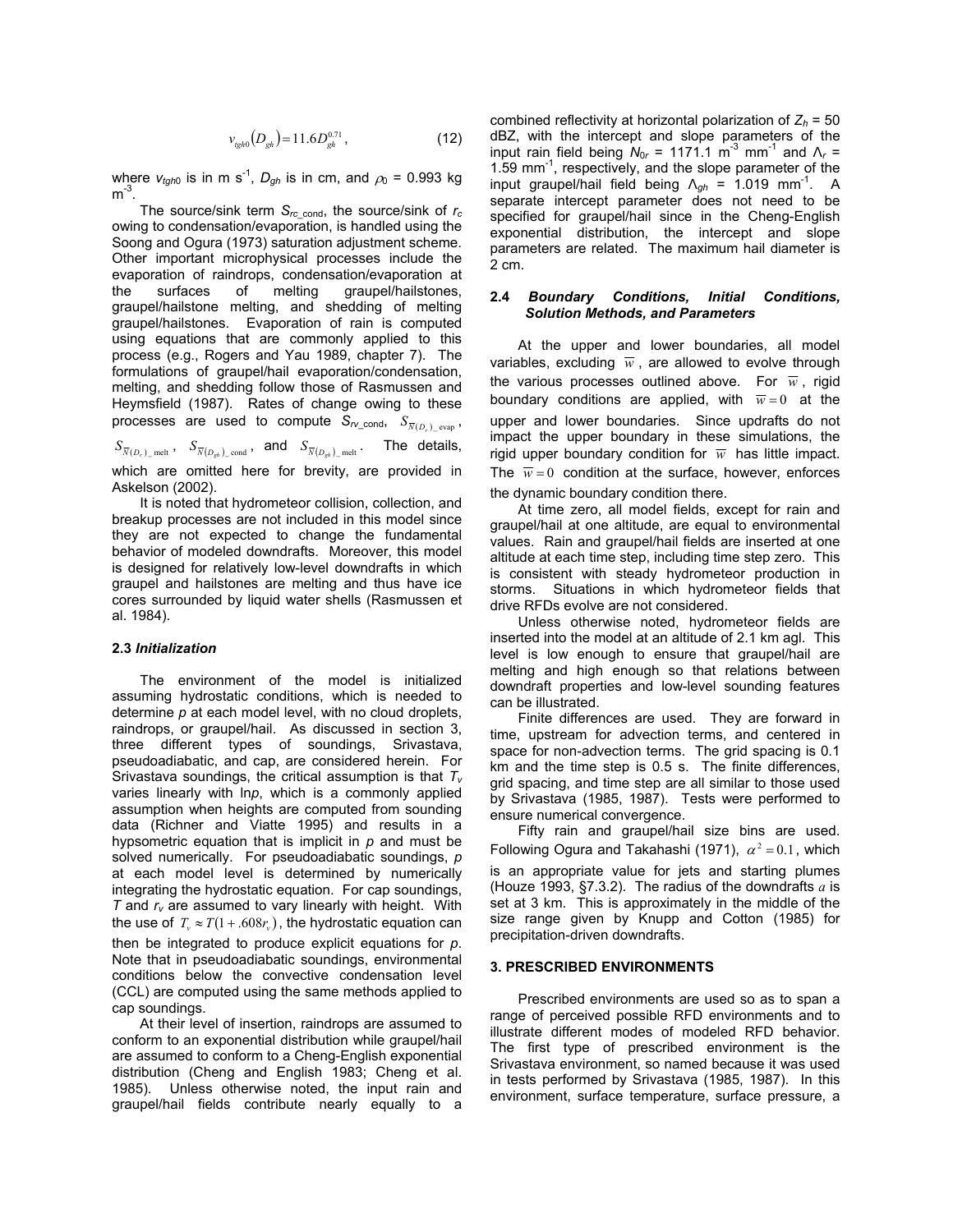temperature lapse rate that is constant throughout the atmosphere, and a relative humidity that is constant throughout the atmosphere, are prescribed. This type of environment is used to underscore simple characteristics of precipitation-driven downdrafts.

The second type of environment that is used is pseudoadiabatic. In this environment, conditions are pseudoadiabatic at and above the CCL of surface air parcels. Below the CCL, the temperature lapse rate is dry adiabatic so as to avoid unstable dry motions within a model layer below the CCL, which would occur if the temperature lapse rate were less than dry adiabatic below the CCL, and unstable dry motions throughout the layers below the CCL, which would occur if the temperature lapse rate were greater than dry adiabatic below the CCL. Below the CCL,  $r_v$  varies linearly with height, with the constraint that  $dr/dz < 0$  so that saturated conditions are not reached below the (prescribed) CCL. This type of environment is used because it can be argued that conditions within the updraft may typify the environment of the downdraft.

The third type of environment used is the cap environment. This environment is used because environmental supercell soundings oftentimes have a layer characterized by a low temperature lapse rate that resides immediately above an atmospheric boundary layer typified by a temperature lapse rate that is or is nearly dry adiabatic (Askelson 2002). The presence of such a capping layer is what delays convective initiation until a forcing mechanism (e.g., convergence) is able to initiate it. This type of sounding is considered because an appropriate environment for the RFD may be that of the overall storm. In this environment, surface pressure, surface temperature, surface dewpoint temperature, d*T*/dz below, in, and above the cap, and d*rv*/dz below, in, and above the cap, are specified. Values of dr<sub>v</sub>/dz are constrained such that saturation is not reached within any of the layers.

#### **4. RESULTS**

The first results, which are shown in Fig. 1, are provided simply to underscore the importance of temperature lapse rate to downdraft generation and maintenance. As Figs. 1a,b show, the simulated downdraft is much more vigorous for the dry-adiabatic temperature lapse rate (a) than it is for the lesser temperature lapse rate of 6.5  $^{\circ}$ C km<sup>-1</sup> (b). Moreover, for the dry-adiabatic environment, the downdraft accelerates throughout its descent whereas in the other case the downdraft reaches a near steady state value of 1 m  $s^{-1}$ . These behaviors are well known and owe to the fact that precipitation-driven downdrafts descend with temperature lapse rates that are between dry and moist adiabatic (Das and Subba Rao 1972). Consequently, the closer the environmental temperature lapse rate is to dry adiabatic, the more negatively buoyant a downdraft will be, all else being equal. Previous work has illustrated the strong dependence of downdraft strength upon temperature lapse rate (e.g., Kamburova and Ludlam 1966). While temperature lapse rate is a critical factor that helps govern downdraft strength, it is

not the only factor. Downdrafts also exhibit sensitivity to hydrometeor characteristics like size distributions and liquid- and ice-water contents (e.g., Srivastava 1987).



Fig. 1: Downdraft strength as a function of height at t = 30 min for two Srivastava soundings, one having a dry adiabatic temperature lapse rate (a) and the other having a temperature lapse rate of 6.5 ˚C km-1 (b). In both simulations, the environmental surface pressure is 1000 mb, the environmental surface temperature is 26.67 ˚C (~80 ˚F), and the environmental relative humidity is 50%. The thickdashed line indicates the precipitation release altitude. Parameters of input hydrometeor fields are:  $Z_h$  = 50 dBZ,  $N_{0r}$  = 1171.1 m<sup>-3</sup> mm<sup>-1</sup>,  $\Lambda_r$  = 1.59 mm<sup>-1</sup>, and  $\Lambda_{gh}$  = 1.019 mm<sup>-1</sup>.

Results for pseudoadiabatic soundings are provided in Figs. 2 and 3. As is apparent in Fig. 2a, the simulated downdraft becomes established only below the CCL. Above the CCL, the environmental temperature lapse rate associated with the *θep* = 340.23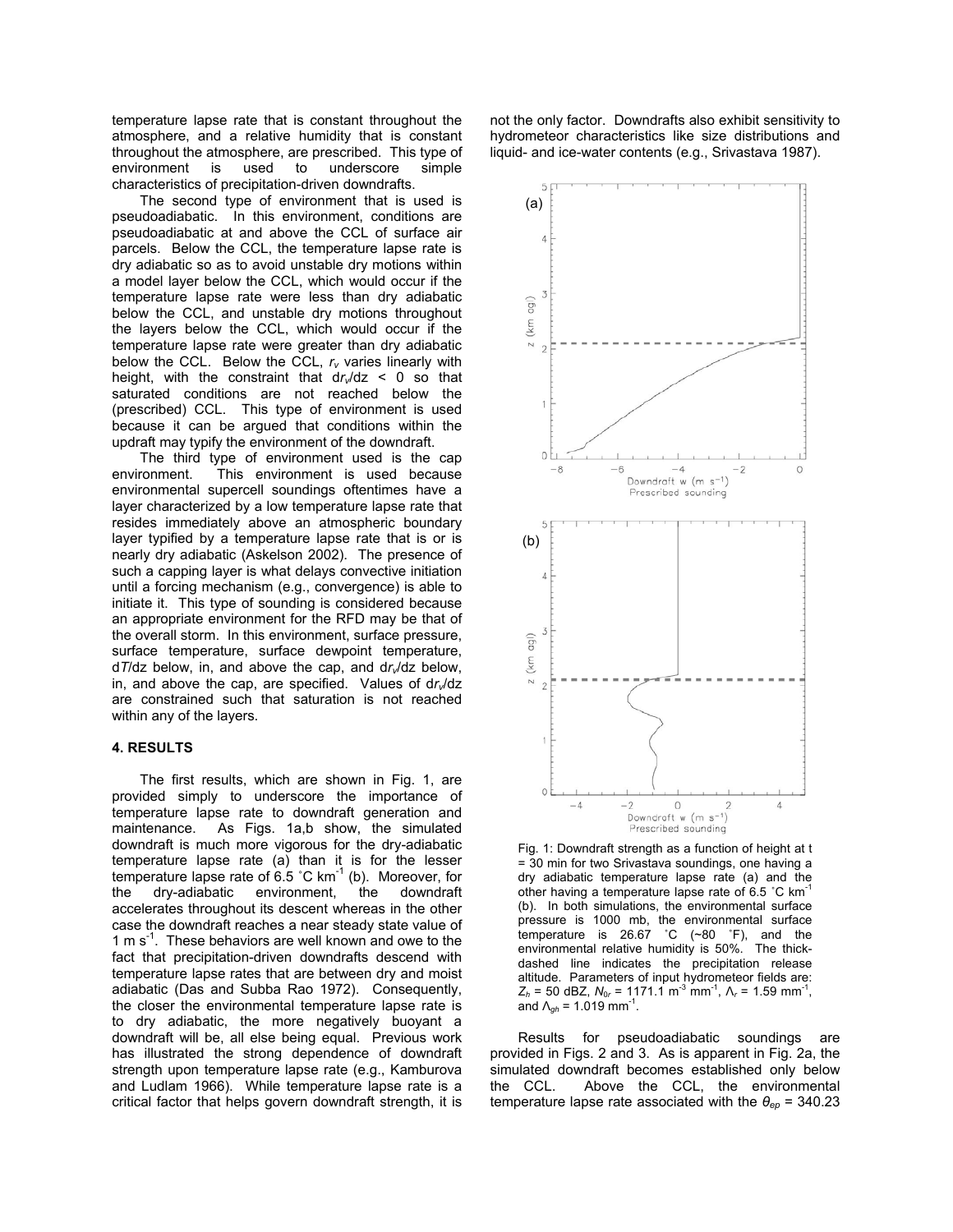K pseudoequivalent potential temperature (Emanuel 1994, §4.7; Bolton 1980) of this simulation is too small for a significant downdraft to develop. Below the CCL, however, the temperature lapse rate is dry adiabatic and a downdraft develops readily. It is noted that evidence regarding the difficulty in establishing a downdraft above the CCL is provided not only by the strength of the downdraft there but also by its variability. Above the CCL, the downdraft exhibits oscillations and even reverses sign, resulting in areas of weak updraft. These oscillations and weak updrafts result from buoyancy oscillations that arise because downdraft air parcels overshoot their levels of neutral buoyancy.

As indicated earlier, Markowski et al. (2002) found that surface RFD *θe* and *θv* deficits seem to be indicators of tornado potential (their *θe* is equivalent to *θep* used herein). For this study, attention is focused on *θep* deficits, which for the simulation illustrated in Fig. 2 are shown in Fig. 2b. It is important to note that since the temperature lapse rate below the CCL is dry adiabatic and since  $dr/dz = 0.0$  g kg<sup>-1</sup> km<sup>-1</sup> below the CCL, environmental *θep* does not change with height in this simulation. Thus, one would expect that the downdraft would not be able to produce *θep* deficits near the surface since there are no lower *θep* values to draw upon. This indeed is the case. However, some *θep* deficits do arise in the simulated downdraft. While the exact cause of these is unknown, their correspondence to the levels in which significant melting of graupel/hail occurs (not shown) suggests that they are related to the melting of graupel and hail, processes which are not included in the definition of *θep*. This assertion is further supported by results of a simulation in which all parameters are the same as in Fig. 2 except that all of the precipitation is in the form of rain. In this simulation, downdraft *θep* deficits are minimal (not shown).





Fig. 2: As in Fig. 1, except for one pseudoadiabatic simulation at  $t = 30$  min for which the CCL is at 1.0 km agl, the temperature lapse rate below the CCL is dry adiabatic, and  $dr/dz = 0.0$  g kg<sup>-1</sup> km<sup>-1</sup> below the CCL. (a) Downdraft strength versus height. (b) Downdraft *θep* – environmental *θep* (solid line) and downdraft *θv* – environmental *θv* (dashed line) as a function of height. Pseudoequivalent potential temperature *θep* (Emanuel 1994, §4.7) is computed using the formulation of Bolton (1980) and *θv* is

computed using  $\theta_v = T_v \left( \frac{1000 \text{ mb}}{2} \right)^{R_d/c_p}$  $\theta_v = T_v \left( \frac{1000 \text{ mb}}{p} \right)^{\frac{N_d}{c_v}}$ .

The parameters for the simulation results shown in Fig. 3 are equivalent to those for the simulation illustrated in Fig. 2 with the exception that below the CCL dr<sub>v</sub>/dz = -5.0 g kg<sup>-1</sup> km<sup>-1</sup>. Because  $r_v$  decreases at a significant rate below the CCL, *θep* decreases significantly in this layer (Fig. 3b). Thus, in contrast to the simulation illustrated in Fig. 2, the downdraft has the ability to draw lowered *θep* values to the surface, which it does (Fig. 3c). Because *θep* decreases significantly in the layer in which the downdraft develops and accelerates and because this layer is adjacent to the surface, lower *θep* values are drawn to the surface and, according to the findings of Markowski et al. (2002), this environment has less potential for tornadic development than does the environment of the simulation illustrated in Fig. 2. It is noted that even though downdraft exists throughout the below-CCL layer in which *θep* decreases by about 16 K, the surface downdraft *θep* deficit is only ~8 K. The reasons the surface downdraft *θep* deficit is smaller than its potential 16 K value are mixing owing to lateral eddy exchange and dynamic entrainment owing to mass continuity. The latter is especially important, since the acceleration of the downdraft below the CCL requires significant intake of environmental air. Finally, it is noted that the downdraft in Fig. 3a is stronger than that in Fig. 2a because  $r_v$  is lower below the CCL for the simulation depicted in Fig. 3, which results in stronger downdraft forcing through the evaporation of raindrops.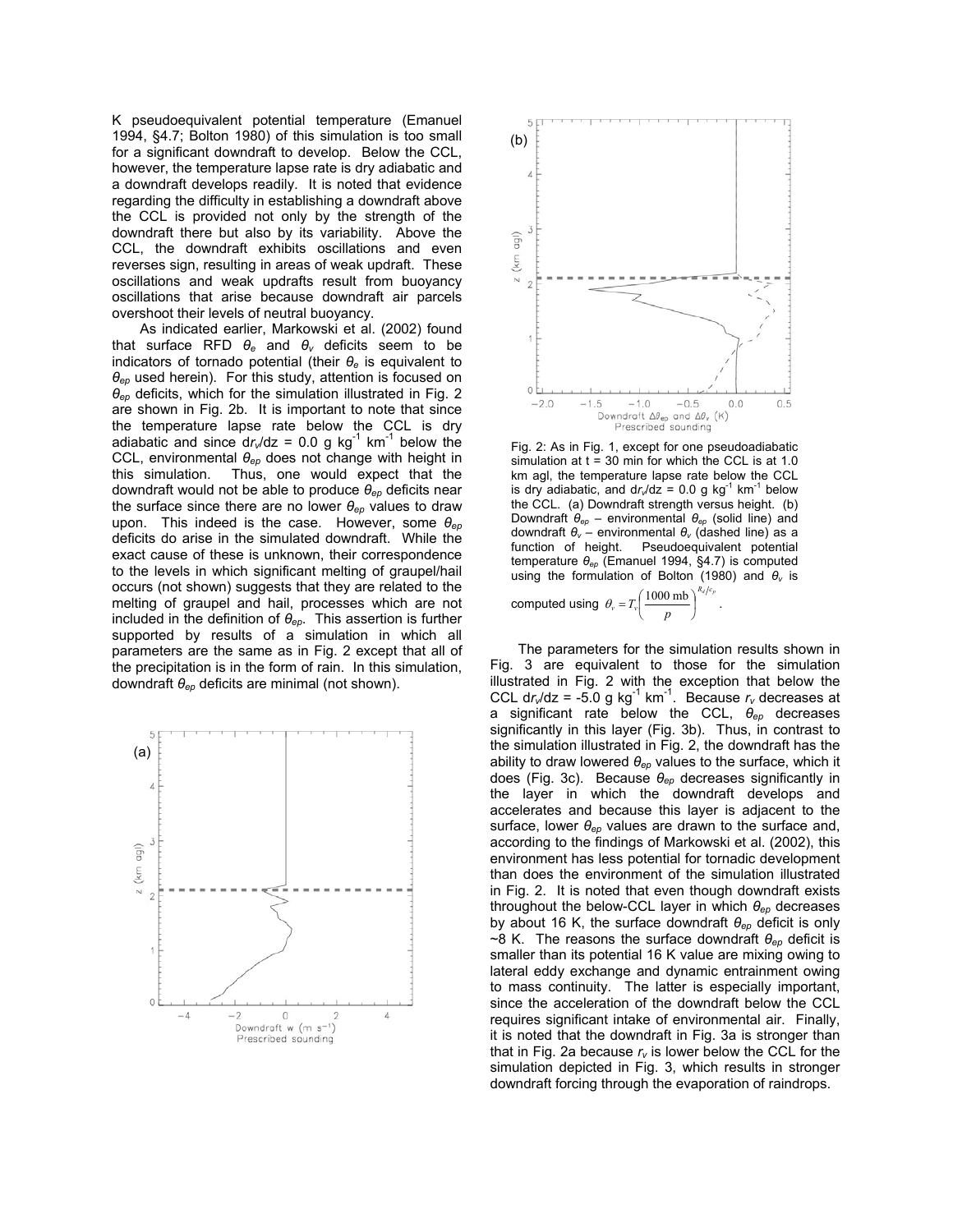

Fig. 3: As in Fig. 2, except (b) illustrates the environmental *θep* profile, (c) provides *θep* and *θ<sup>v</sup>* deficits, and  $dr/dz = -5.0$  g kg<sup>-1</sup> km<sup>-1</sup> below the CCL.

The results for the first cap sounding simulation are provided in Fig. 4. As illustrated in Fig. 4a, the downdraft is modest above the cap layer (1.0 to 1.1 km agl) where the temperature lapse rate is  $7.0\degree$ C km<sup>-1</sup>, is halted in the relatively shallow cap layer where the temperature lapse rate is  $0.0\degree$ C km<sup>-1</sup>, and subsequently develops rapidly in the layer below the cap where the temperature lapse rate is dry adiabatic. Because  $r_v$  is constant within the layer below the cap, *θep* is constant in this layer (Fig. 4b). Thus, because the cap does not allow the downdraft to draw upon the reservoir of lower *θep* values above it, surface downdraft *θep* deficits are minimal and, according to the findings of Markowski et al. (2002), this sounding should be thermodynamically supportive of tornadogenesis.

Results for a cap-sounding simulation in which *θep* decreases rapidly below and within the cap are provided in Fig. 5. In this simulation, the downdraft structure is similar to that illustrated in Fig. 4a, with a modest downdraft halted by the cap and then developing significantly below the cap. In contrast to the simulation illustrated in Fig. 4, the downdraft is stronger owing to the lower  $r_v$  values in this simulation. The biggest differences relative to the simulation illustrated in Fig. 4, however, are the significant low-level *θep* deficits (Fig. 5c). These arise because *θep* decreases considerably in the layer adjacent to the surface and because the downdraft is relatively strong in this layer. Relative to the environment of the Fig. 4 simulation, this environment should be much less likely to support tornadoes.

Figure 6 illustrates what happens when the cap is removed. In this simulation, the temperature lapse rate is dry adiabatic throughout, with  $r_v$  constant below the cap, decreasing slightly within the cap, and decreasing rapidly above the cap. These parameters result in *θep* values that are constant below the (functionally nonexistent) cap and that decrease in and above the cap (Fig. 6b). With no cap functionally in place, the downdraft extends from the precipitation release altitude to the surface and accelerates throughout this whole layer (Fig. 6a). Moreover, with no cap to halt the downdraft, low *θep* air is drawn from above the cap to the surface (Fig. 6c), despite constant *θep* values below the cap. According to the findings of Markowski et al. (2002), this type of sounding would not be as likely to support tornadogenesis.

Finally, Fig. 7 provides an example of the dependence of downdraft properties on microphysical parameters. All parameters for this simulation are as in Fig. 4 except the microphysical parameters for the input hydrometeor fields correspond to  $Z_h$  = 60 dBZ and  $\frac{dr}{dz}$  = -7.0 g kg<sup>-1</sup> km<sup>-1</sup> above the cap. With these parameters, the downdraft is sustained through the cap (Fig. 7a) and significantly lower *θep* values are transported to the surface (Fig. 7c). In a simulation having the same parameters except for microphysical parameters that correspond to  $Z_h$  = 50 dBZ, the downdraft is halted in the cap and significantly lower *θep* values are not drawn to the surface (not shown). Interestingly, this sensitivity depends upon the abovecap d*rv*/dz value and does not occur when d*rv*/dz = -3.1  $g$  kg<sup>-1</sup> km<sup>-1</sup> above the cap, which is the value that was used in the simulation illustrated in Fig. 4.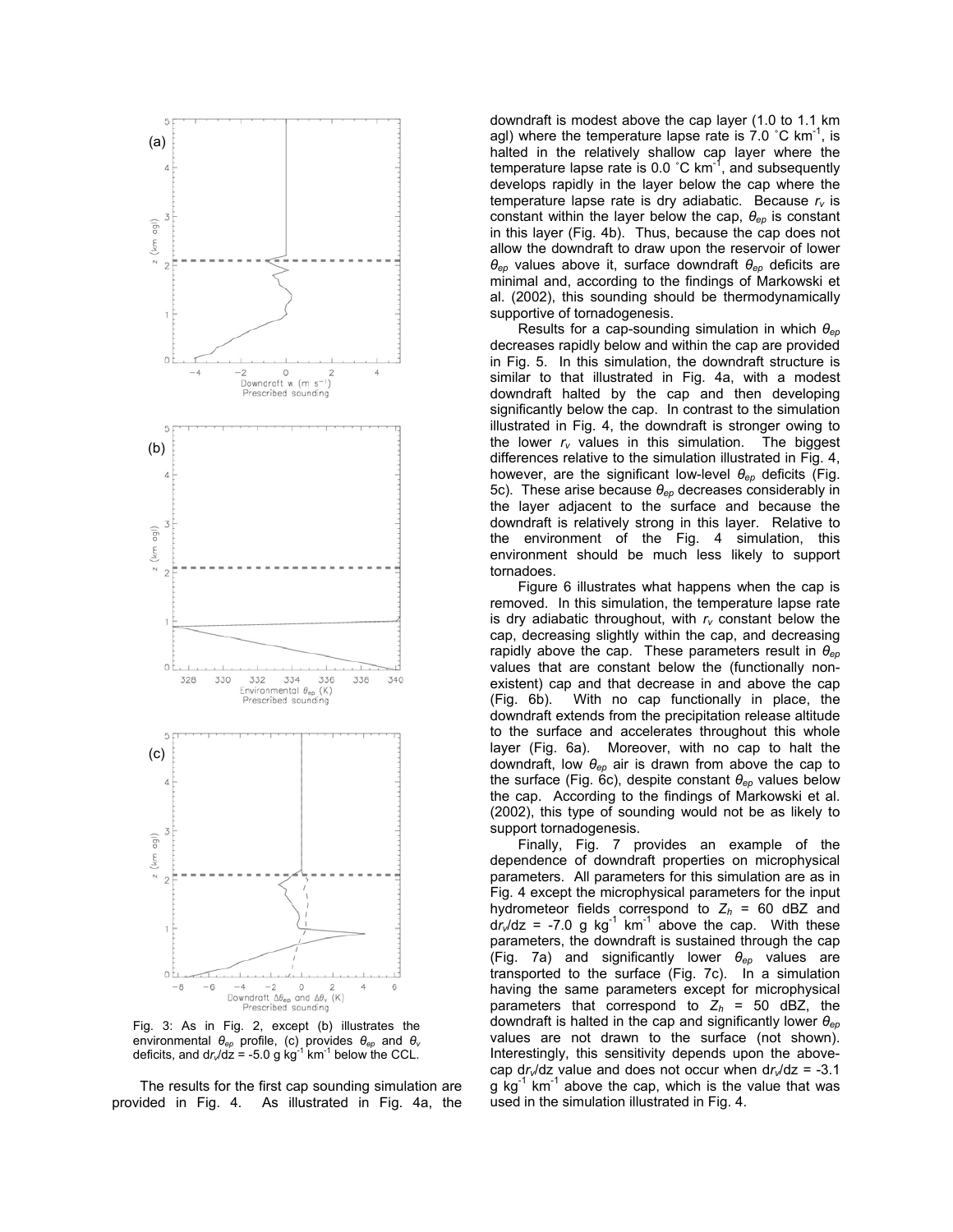

Fig. 4: As in Fig. 3, except for a cap sounding with the following parameters: surface  $p = 1000$  mb, surface *T* = 26.67 °C, surface *T<sub>d</sub>* = 18.0 °C, d*T*/dz below, in, and above cap = -9.767, 0.0, and -7.0 ˚C km-1, respectively, d*rv*/dz below, in, and above cap = 0.0, -3.0, and -3.1 g kg<sup>-1</sup> km<sup>-1</sup>, respectively, and cap bottom, top altitudes = 1.0 and 1.1 km, respectively.



Fig. 5: As in Fig. 4, except d*r*,/dz below, in, and<br>above cap = -7.0, -7.0, and -1.0 g kg<sup>-1</sup> km<sup>-1</sup>, respectively.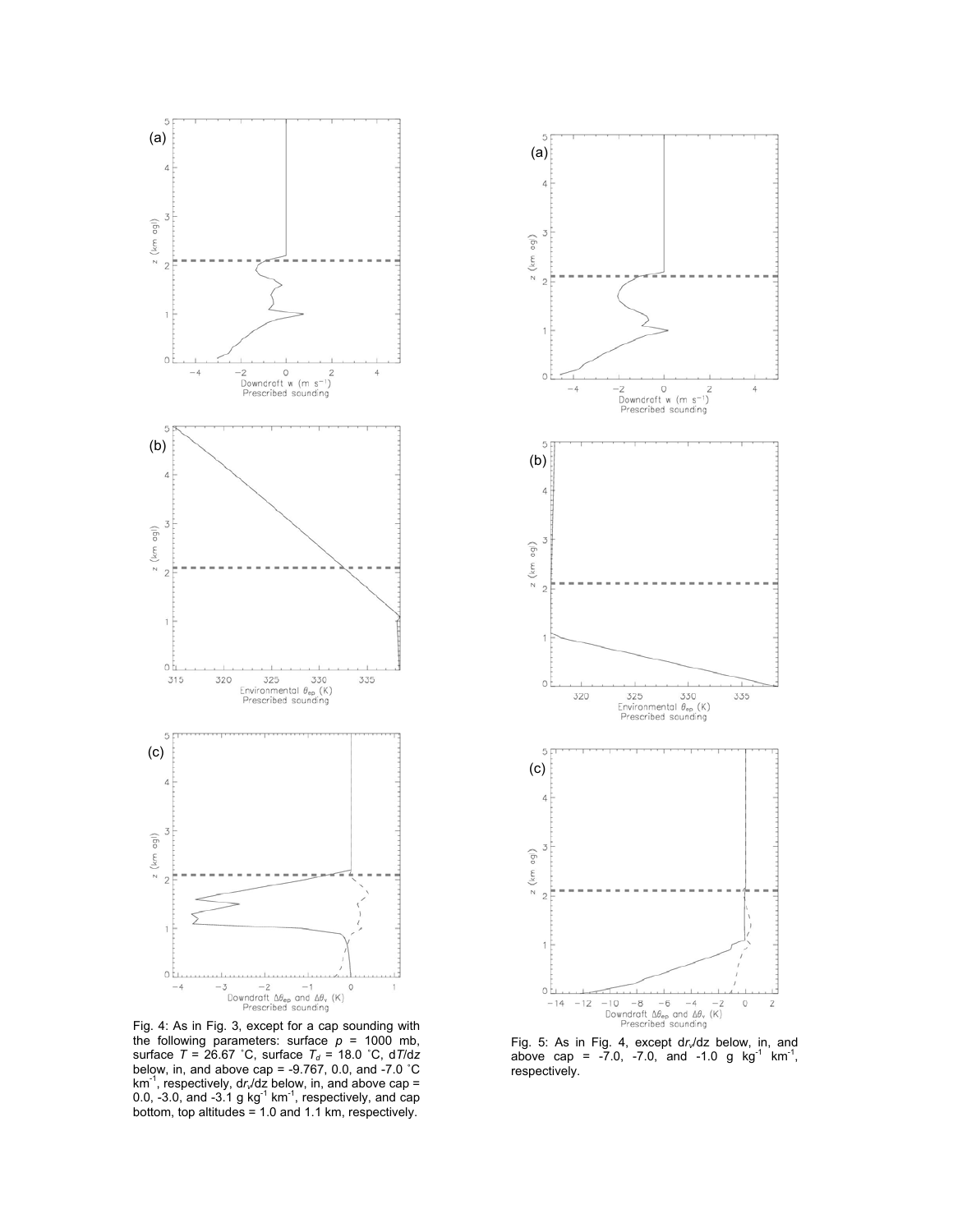

Fig. 6: As in Fig. 4, except d*T*/d*z* below, in, and above cap =  $-9.767$  °C and dr<sub>v</sub>/dz below, in, and above cap = 0.0,  $-3.0$ , and  $-10.0$  g kg<sup>-1</sup> km<sup>-1</sup>, respectively.



Fig. 7: As in Fig. 4, except d*r*,/dz above cap = -5.0 g<br>kg<sup>-1</sup> km<sup>-1</sup> and microphysical parameters of input hydrometeor fields are *Zh* = 60 dBZ, *N*0*r* = 2128.99 m-3 mm-1, Λ*r* = 1.28 mm-1, and Λ*gh* = 0.4 mm-1.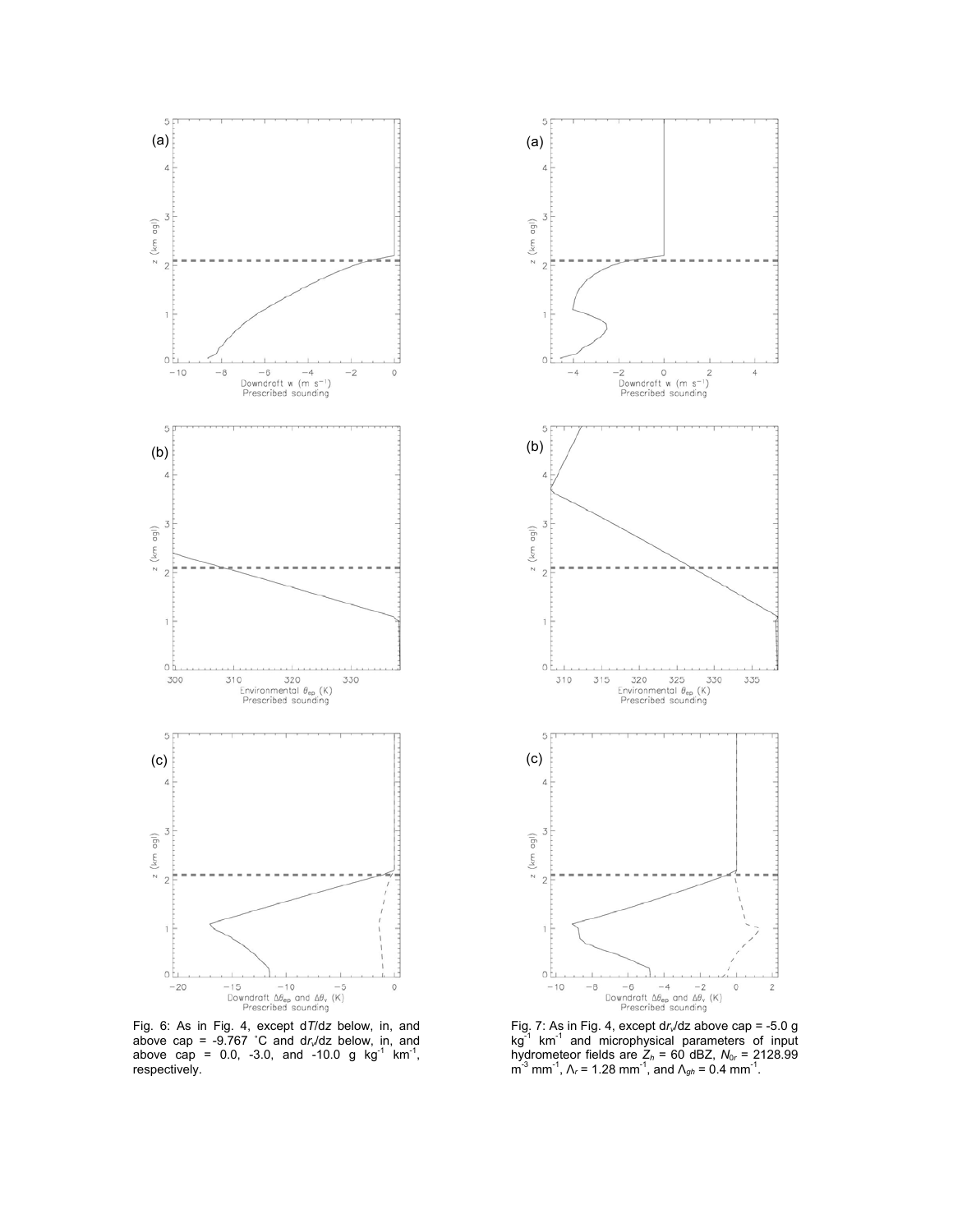## **DISCUSSION**

 The soundings that were used in this study were chosen because they are believed to be representative of possible RFD environments. If an RFD environment contains a deep layer of high temperature lapse rate that extends from the surface upward, then that RFD is expected to descend to the surface from relatively high altitudes. This is expected to increase the likelihood that low-*θep* air will descend to the surface and, thus, to decrease the likelihood of tornadogenesis.

 RFD environments, however, are not expected to be characterized by a deep layer of high temperature lapse rate that extends from the surface upward. In fact, one may argue that, owing to its proximity to the RFD, updraft conditions are the relevant RFD environmental conditions. Alternatively, the relevant environment may have a layer characterized by a low temperature lapse rate (cap) that resides immediately above an atmospheric boundary layer typified by a temperature lapse rate that is or is nearly dry adiabatic (Askelson 2002). In either case, the dry-adiabatic lapse rates in the boundary layers of these environments result in significant downdrafts in the boundary layer. Moreover, the relatively low temperature lapse rates above the boundary layer in these environments oftentimes prevent air from above the boundary layer from descending to the surface. *Consequently, for many RFDs, boundary layer characteristics may be important to tornado formation*. With regards to *θep* deficits, since temperature lapse rates are dry adiabatic in the boundary layer in these environments, the vertical profile of  $r_v$  dictates the vertical profile of  $\theta_{ep}$  in these boundary layers and, thus, the *θep* deficits that are attainable within an RFD.

 Evidence from other studies supports the hypothesis that boundary layer characteristics are important to tornado formation. Markowski et al. (2002) found that surface RFD air oftentimes originated from relatively low altitudes (< 1 km agl), especially in the tornadic cases they studied. This supports the finding herein that RFDs are oftentimes generated and/or enhanced within the boundary layer. Moreover, in studying supercell proximity soundings obtained from the Rapid Update Cycle, Thompson et al. (2003) reinforced findings of earlier studies (e.g., Rasmussen and Blanchard 1998) that low-level moisture parameters such as relative humidity and the Mean Layer Lifted Condensation Level (MLLCL) help to discriminate between significantly tornadic and nontornadic supercells. From the results obtained herein, it seems that the vertical lapse rate of boundary layer  $r_v$ , which is related to boundary layer relative humidity and MLLCL, should be studied as a potential tornado discriminator, as should the vertical lapse rate of boundary layer *θep*.

 If the barotropic mechanism is important to tornado formation, then because the boundary layer appears to be a very important layer for RFD generation and intensification, shear in this layer could be important to tornado formation. Recent studies (e.g., Rasmussen 2003; Markowski et al. 2003; Thompson et al. 2003) have shown that this, in fact, is the case.

 While much of this discussion has focused on the boundary layer, under the right conditions (e.g., weak cap, strong forcing by hydrometeors) relatively highaltitude air having low *θep* values can descend to the surface. This may be an important tornadogenesis failure mechanism. It also complicates the picture somewhat in that determining whether a storm is likely to produce a tornado may depend not only on environmental conditions but also on storm properties such as hook-echo hydrometeor field characteristics.

 Finally, it is noted that this study is limited by the fact that a 1.5 dimension model is used. Efforts are currently underway to develop a similar study that uses a three-dimensional, nonhydrostatic model. Such a study would enable the inclusion of effects owing to perturbation pressures and temporally-varying hydrometeor production.

# **CONCLUSIONS**

The following summarize the findings of this work

- 1) If pseudoadiabatic or cap soundings are representative of RFD environments, it appears as if RFDs are typically either generated or intensified significantly within the boundary layer owing to the dry-adiabatic temperature lapse rate that is usually found there.
- 2) From 1), if RFDs are typically either generated or intensified significantly within the boundary layer owing to the dry-adiabatic temperature lapse rate that is usually found there, then the boundary layer *θep* profile appears to be very important to surface RFD *θep* deficits and, from the findings of Markowski et al. (2002), to tornadogenesis.
- 3) From 1) and 2), if the boundary layer *θep* profile is important to tornadogenesis because the temperature lapse rate is typically dry-adiabatic there, then the vertical profile of  $r_v$  is important to tornadogenesis since, with a dry-adiabatic temperature lapse rate, it dictates the vertical profile of *θep*.
- 4) If pseudoadiabatic or cap soundings are representative of RFD environments, then the regions of low temperature lapse rate that reside above the boundary layer in these soundings may be important to tornadogenesis because they oftentimes prevent downdrafts from transporting low-*θep* air from above the boundary layer to the surface. As with updrafts, caps also effectively stifle downdrafts.
- 5) The ability of a downdraft to penetrate through a cap depends upon both the thermodynamic characteristics of and in the vicinity of the cap and upon the characteristics of the hydrometeor fields that drive the downdraft. Consequently, tornadogenesis may depend upon the characteristics of the hook-echo hydrometeors that help drive the RFD.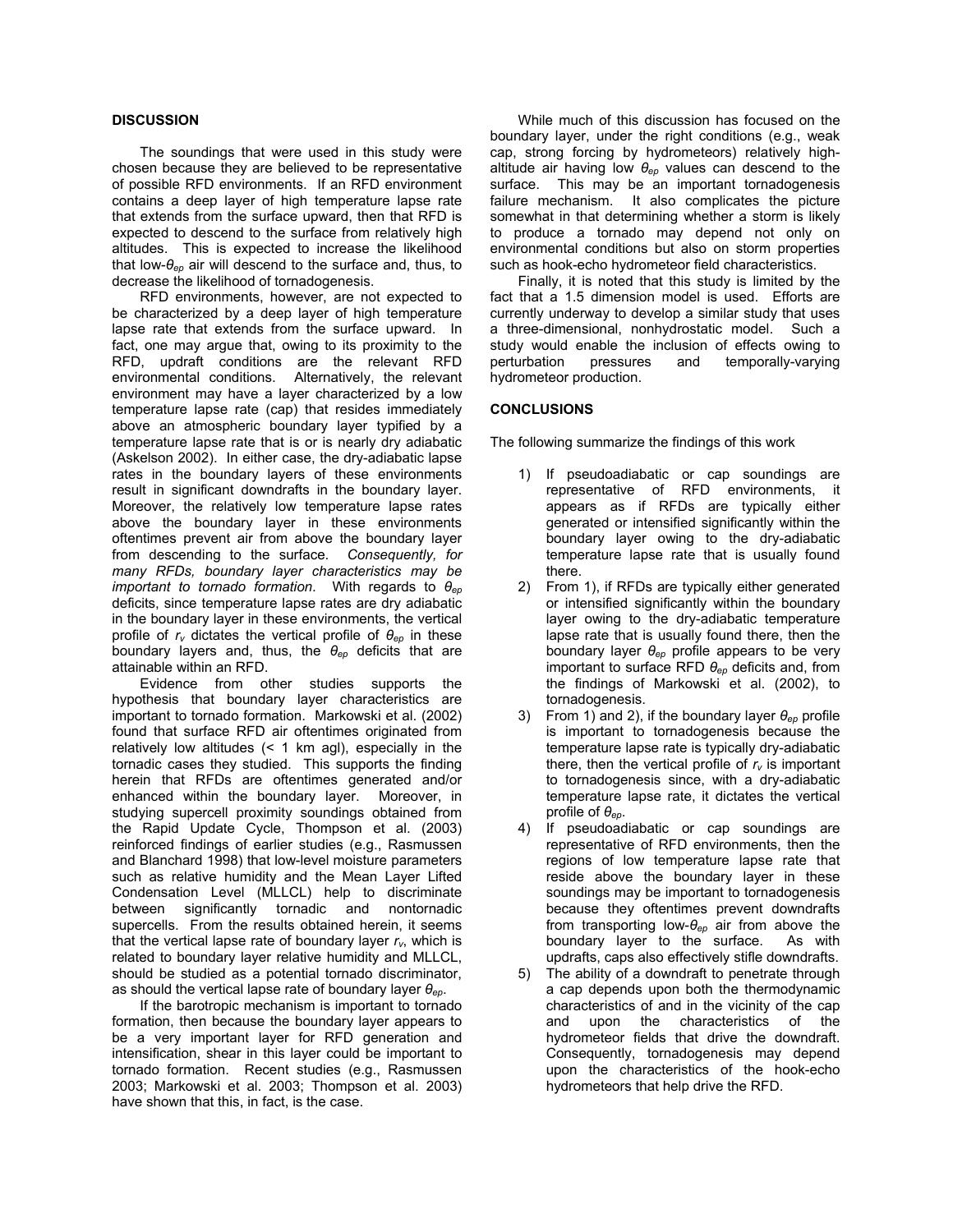6) If RFDs are typically either generated or intensified significantly within the boundary layer owing to the dry-adiabatic temperature lapse rate that is usually found there and a barotropic tornadogenesis mechanism that involves tilting of pre-existing horizontal vorticity is important to tornado formation, then vertical wind shear in the boundary layer should be important to tornadogenesis.

# **ACKNOWLEDGEMENTS**

This work was sponsored by the National Science Foundation under Grant ATM-0003869 and Grant ATM-0340693.

# **REFERENCES**

- Asai, T., and A. Kasahara, 1967: A theoretical study of the compensating downward motions associated with cumulus clouds. *J. Atmos. Sci.*, **24**, 487-496.
- Askelson, M. A., 2002: Kinematic, dynamic, and<br>thermodynamic impacts of hook-echo thermodynamic impacts of hook-echo hydrometeors, including explorations into the utilization of polarimetric radar data. Ph.D. dissertation, University of Oklahoma, 245 pp.
- Atlas, D., R. C. Srivastava, and R. S. Sekhon, 1973: Doppler radar characteristics of precipitation at vertical incidence. *Rev. Geophys. Space Phys.*, **11**, 1-35.
- Bolton, D., 1980: The computation of equivalent potential temperature. *Mon. Wea. Rev.*, **108**, 1046- 1053.
- Cheng, L., and M. English, 1983: A relationship between hailstone concentration and size. *J. Atmos. Sci.*, **40**, 204-213.
- $-$ , and R. Wong, 1985: Hailstone size distributions and their relationship to storm thermodynamics. *J. Climate Appl. Meteor.*, **24**, 1059-1067.
- Das, P., and M. C. Subba Rao, 1972: The unsaturated downdraught. *Indian J. Meteor. Geophys.*, **23**, 135- 144.
- Davies-Jones, R. P., 1982: A new look at the vorticity equation with application to tornadogenesis. *Proc. 12th Conf. Severe Local Storms*, San Antonio, TX, Amer. Meteor. Soc., 249-252.
- 2000: Can the hook echo instigate tornadogenesis barotropically? *Proc.* 20<sup>th</sup> Conf. *Severe Local Storms*, Orlando, FL, Amer. Meteor. Soc., 269-272.
	- ———, and H. Brooks, 1993: Mesocyclogenesis from a theoretical perspective. *The Tornado: Its Structure,*

*Dynamics, Prediction, and Hazards, Geophys. Monogr.*, No. 79, Amer. Geophys. Union, 105-114.

- ———, R. J. Trapp, and H. B. Bluestein, 2001: Tornadoes and tornadic storms. *Severe Convective Storms, Meteor. Monogr.*, No. 50, Amer. Meteor. Soc., 167-221.
- Emanuel, K. A., 1994: *Atmospheric Convection*. Oxford University Press, 580 pp.
- Houze, R. A., Jr., 1993: *Cloud Dynamics*. International Geophysical Series, Vol. 53, Academic Press, 573 pp.
- Kamburova, P. L., and F. H. Ludlam, 1966: Rainfall evaporation in thunderstorm downdraughts. *Quart. J. Roy. Meteor. Soc.*, **92**, 510-518.
- Knupp, K. R., and W. R. Cotton, 1985: Convective cloud downdraft structure: An interpretive study. *Rev. Geophys.*, **23**, 183-215.
- Lemon, L. R., and C. A. Doswell III, 1979: Severe thunderstorm evolution and mesocyclone structure as related to tornadogenesis. *Mon. Wea. Rev.*, **107**, 1184-1197.
- Markowski, P. M., 2002: Hook echoes and rear-flank downdrafts: A review. *Mon. Wea. Rev.*, **130**, 852- 876.
- ———, J. M. Straka, and E. N. Rasmussen, 2002: Direct surface thermodynamic observations within the rear-flank downdrafts of nontornadic and tornadic supercells. *Mon. Wea. Rev.*, **130**, 1692- 1721.
- ———, C. Hannon, J. Frame, E. Lancaster, A. Pietrycha, R. Edwards, and R. L. Thompson, 2003: Characteristics of vertical wind profiles near supercells obtained from the Rapid Update Cycle. *Wea. Forecasting*, **18**, 1262-1272.
- Moller, A. R., C. A. Doswell III, M. P. Foster, and G. R. Woodall, 1994: The operational recognition of supercell thunderstorm environments and storm structures. *Wea. Forecasting*, **9**, 327-347.
- Ogura, Y., and T. Takahashi, 1971: Numerical simulation of the life cycle of a thunderstorm cell. *Mon. Wea. Rev.*, **99**, 895-911.
- -, and ------, 1973: The development of warm rain in a cumulus model. *J. Atmos. Sci.*, **30**, 262- 277.
- Rasmussen, E. N., 2003: Refined supercell and tornado forecast parameters. *Wea Forecasting*, **18**, 530- 535.